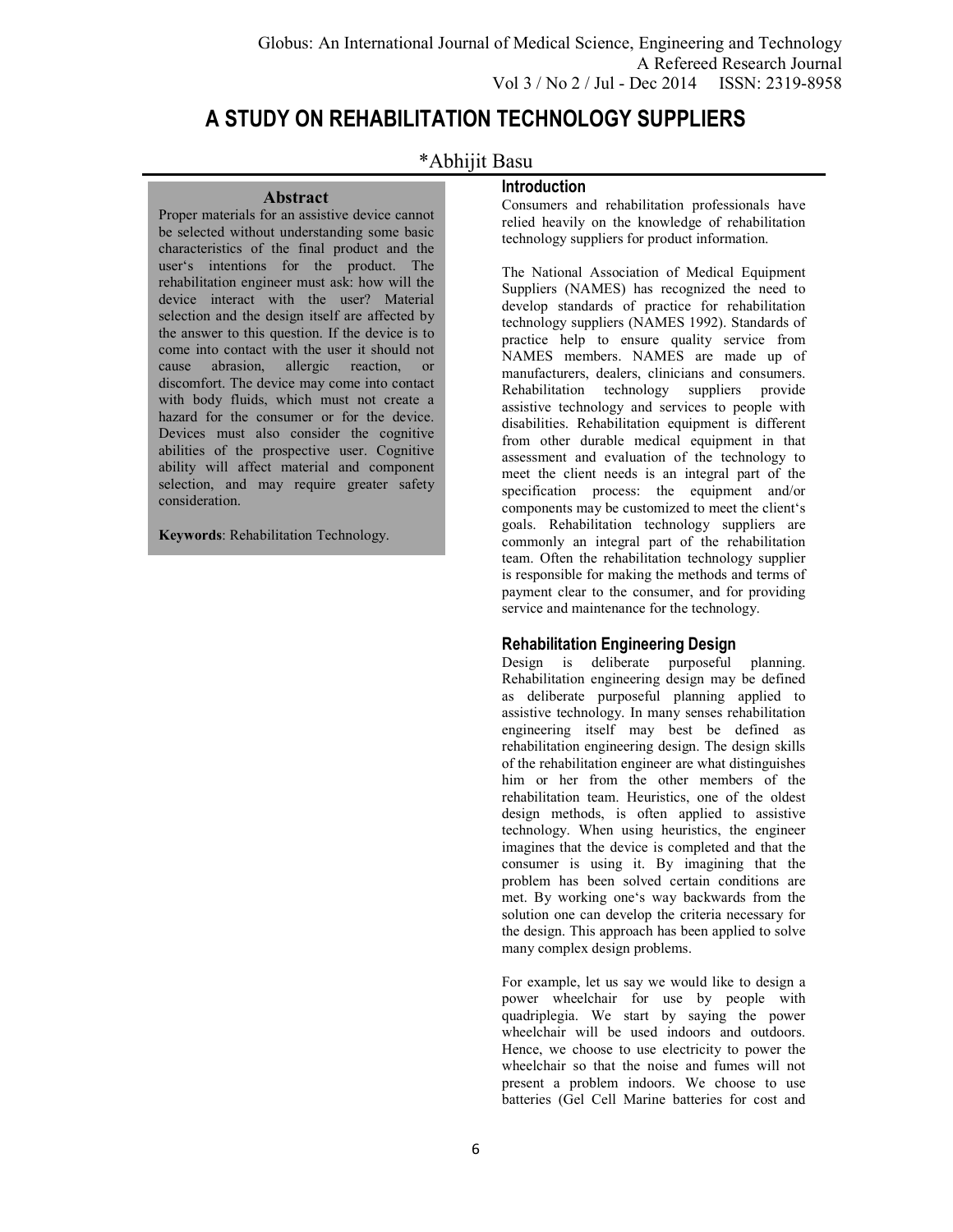durability) because mains electricity may not always be available outdoors, but because we use batteries we have limited power. We do not want anybody to get stuck somewhere so we want to minimize the energy drain on the batteries. For this reason we choose to use a switching servo amplifier in a full H-bridge (so the chair can go forwards and backwards). We can get simplicity, high torque, and eliminate the need for a negative supply voltage by using a permanent magnet d.c. motor. This allows us to work on a 24 V system (two 12 V batteries in series). We use an oil-filled, sealed gear box to keep noise and maintenance down (we do not want dirt to damage our wheelchair). Since we selected a high-torque motor, the frame needs to be designed to accommodate it. We select a chromium molybdenum steel alloy for the frame because of its high strength and good machinability. Wideprofile pneumatic tires were selected to provide the user with some shock absorption. A simple linear seating system was selected because it can accommodate a variety of user needs. The wheelchair was designed to be controlled with a joystick because of the user's limited upper-limb function. By working backwards each previous step can be worked out; from there the design criteria can be developed for individual components.

One of the first steps in the design process is to define when the problem is solved. Generally, the rehabilitation engineer will sit with the consumer and they will discuss the problems the consumer has identified. The rehabilitation engineer will assist in defining the problem and then translate the problem into design criteria. At this point it is best if the rehabilitation engineer, the consumer and others on the design team meet to refine the problem and the design criteria. Once the problem has been defined, then ideas need to be generated to solve the problem. Typically there are numerous solutions to a single problem. All solutions have their merits; a key issue is finding a solution that best meets the consumer's needs.

To be successful at creating innovative solutions to problems one must be able not to rely too heavily on past experience. Although past experience is valuable, it often limits our perspectives and it may hide important solutions to the problem. A popular method for forming new ideas is called brainstorming. Brainstorming simply requires assembling a group of people with some knowledge in the problem area and letting them present numerous solutions to the problem.

A popular method for forming new ideas is called brainstorming. Brainstorming simply requires assembling a group of people with some knowledge in the problem area and letting them

present numerous solutions to the problem. There are only two rules to brainstorming: (1) the ideas should meet the need and (2) criticism of any sort is forbidden.

Once brainstorming is complete, there should be many more ideas for-solutions than are needed. The best ideas must be selected for furtherdevelopment. This is critical to the success of the design. It is important to remember that all are solutions to the problem; the process is to select the best solutions. Once the most promising ideas have been selected, details are added until a final design is selected. After the final design is selected, either the device is built, another idea is selected or the brainstorming begins again. If the final design is built, it must be evaluated and then refined or discarded based upon the results.

## **The Device**

Proper materials for an assistive device cannot be selected without understanding some basic characteristics of the final product and the user's intentions for the product. The rehabilitation engineer must ask: how will the device interact with the user? Material selection and the design itself are affected by the answer to this question. If the device is to come into contact with the user it should not cause abrasion, allergic reaction, or discomfort. The device may come into contact with body fluids, which must not create a hazard for the consumer or for the device. Devices must also consider the cognitive abilities of the prospective user. Cognitive ability will affect material and component selection, and may require greater safety consideration.

Rehabilitation engineers must be able to determine or reasonably estimate the intended or expected loads and stress the device will experience. The environment in which the device will be used and the frequency of use will affect the evaluation of the required mechanical and electrical properties of the device. Depending on the intended use and the environment a device may require a metal or plastic case and be battery operated. A wheelchair frame may be made of aluminum for active users. The intended use will also affect the design as well as the materials.

Often people use multiple assistive devices to perform functions of daily living and for their vocation. The design of a device must consider how it will be integrated into the users existing technology. Such considerations as power consumption, size, weight, and flexibility are affected by the technology with which the device or devices are to be integrated.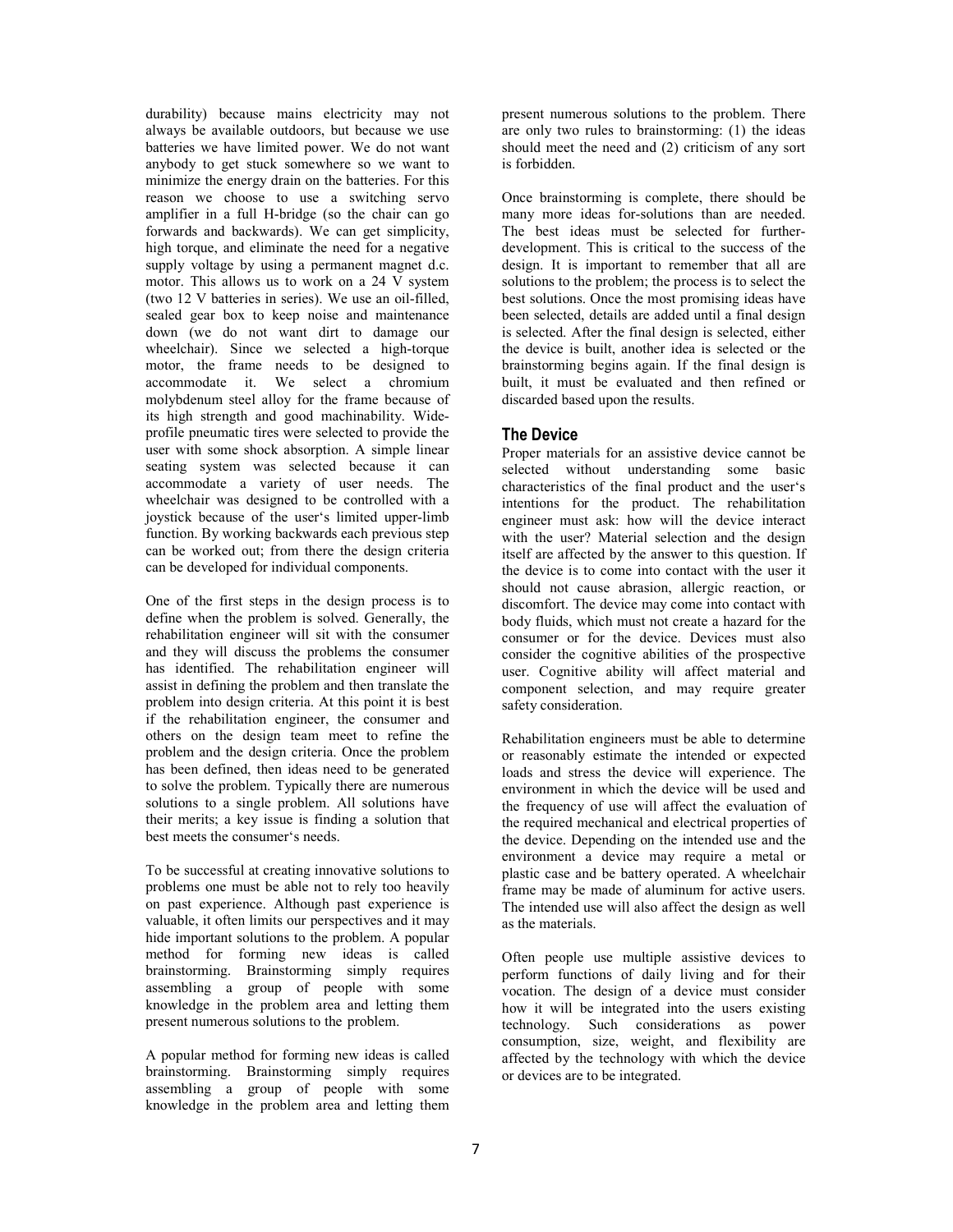Material selection varies depending upon the type of device to be designed. Mechanical, electronic, electrical, and electromechanical devices all have properties to be considered when designing an assistive device. Many devices integrate components from each of these areas. Mechanical design may incorporate the structural components of a device as well as the packaging. Mechanical design may also involve heat flow considerations.

Electrical considerations may include supplying and controlling power to the device or communication with other devices. Electronic design is involved with coordination and control of electronic devices. Electronic design can be used for computer control of devices or for digital communication. Electromechanical design involves the conversion of electrical energy into mechanical energy and vice versa. The design and selection of motors and their drive circuitry is the primary application of electromechanical design to assistive technology.

Assistive technology must assist a person to perform a task prescribed by that person. However, merely meeting user-designed performance goals will not necessarily be met with satisfaction: as assistive technology often becomes an integral part of one's personal appearance, and when successfully designed can become an expression of self-image. Therefore aesthetic considerations have to be evaluated throughout the design process.

A good rule of thumb to follow is to make the device as unobtrusive as possible. When viewing a person with a disability the assistive technology should not detract from the person. There are two approaches to this: (1) the device is designed to be small and essentially transparent or (2) the device is blended into the user's persona. In the second case the concept is to integrate the user and the device such that the device becomes a reflection of the user. This is an effective means of integrating larger devices such as wheelchairs.

#### **Reference**

- 1. Oehlers, D., & Bradford, M. (1995). Composite steel and concrete structural members-Fundamental behaviour. Oxford: Pergamon Press.
- 2. Poh, K., & Attard, M. (1993). Calculating the load-deflection behaviour of simply supported composite slabs with interface slip. Eng. Struct, 15(5), 255–285.
- 3. Porter, M., & Ekberg, C. (1976). Design recommendations for steel deck floor slabs.
- 4. J. Struct. Engg., ASCE, 102 (ST11), 2121– 2136.
- 5. Porter, M., Ekberg, C., & Greimann, L. (1976). Shear-bond analysis of steel-deck reinforced

slabs. Journal of Structural Engineering, ASCE, 102(12), 2255–2268.

- 6. Vainiunas, P., & Valivonis, J. (2006). Analysis of longitudinal shear behaviour for composite steel and concrete slabs. Journal of Constructional Steel Research, 62, 1264–1269.
- 7. Veljkovic, M. (1998). Influence of load arrangement on composite slab behavior and recommendations for design. Journal of Constructional Steel Research, 45(2), 149– 178.
- 8. Wright, H., Evans, H., & Harding, P. (1987). The use of profiled steel sheeting in floor construction. Journal of Constructional Steel Research, 7, 279–295.
- 9. Davis, Allen G., Carlton A. Olsen and Kevin A. Michols, Evaluation of Historic Reinforced Concrete Bridges,‖ Structures 2001, A Structural Engineering Odyssey, ASCE Structural Engineering Institute, Washington, DC, May 2001.
- 10. Dexter, R., K. Johns and R. Di Bartolo, Smart Sign Support, Civil Engineering, Volume 17, pp. 62–65, September 2000.
- 11. Dunker, K. and L. Dajin, Foundations for Integral Abutments,‖ ASCE Practical Periodical on Structural Design and Construction, Volume 12, Issue 1, pp. 22–30, February 2007.
- 12. Historic Bridges Evaluation, Preservation and Management, edited by Hojjat Adele, CRC Press, April 2008.
- 13. Life Cycle Cost Analysis Primer, Office of Asset Management, Federal Highway Administration, Washington, DC, August 2002.
- 14. Miller, Ann B., et. al., Final Report: A Management Plan for Historic Bridges in Virginia, Virginia Transportation Research Council, Charlottesville, VA, January 2001.
- 15. Movable Bridges, Operating Complex Systems, New Jersey Department of Transportation Structural Design Bureau, Trenton, NJ.
- 16. Perrow, Charles, The Next Catastrophe: Reducing Our Vulnerabilities to Natural, Industrial, and Terrorist Disasters, Princeton University Press, Princeton, NJ, March 2007.
- 17. Priority Repair Procedure, New Jersey Department of Transportation Bureau of Structural Evaluation, Trenton, NJ, January 2008.
- 18. Rong, Alex, Structural Analysis of an Ancient Arch Bridge Using Modern Technology,‖ Structures 2004, Building On The Past: Securing The Future, ASCE Structural Engineering Institute, Nashville, TN, May 2004.
- 19. Shenton, III, Harry W., Michael J. Chajes, William W. Finch, Jr., Scott Hemphill and